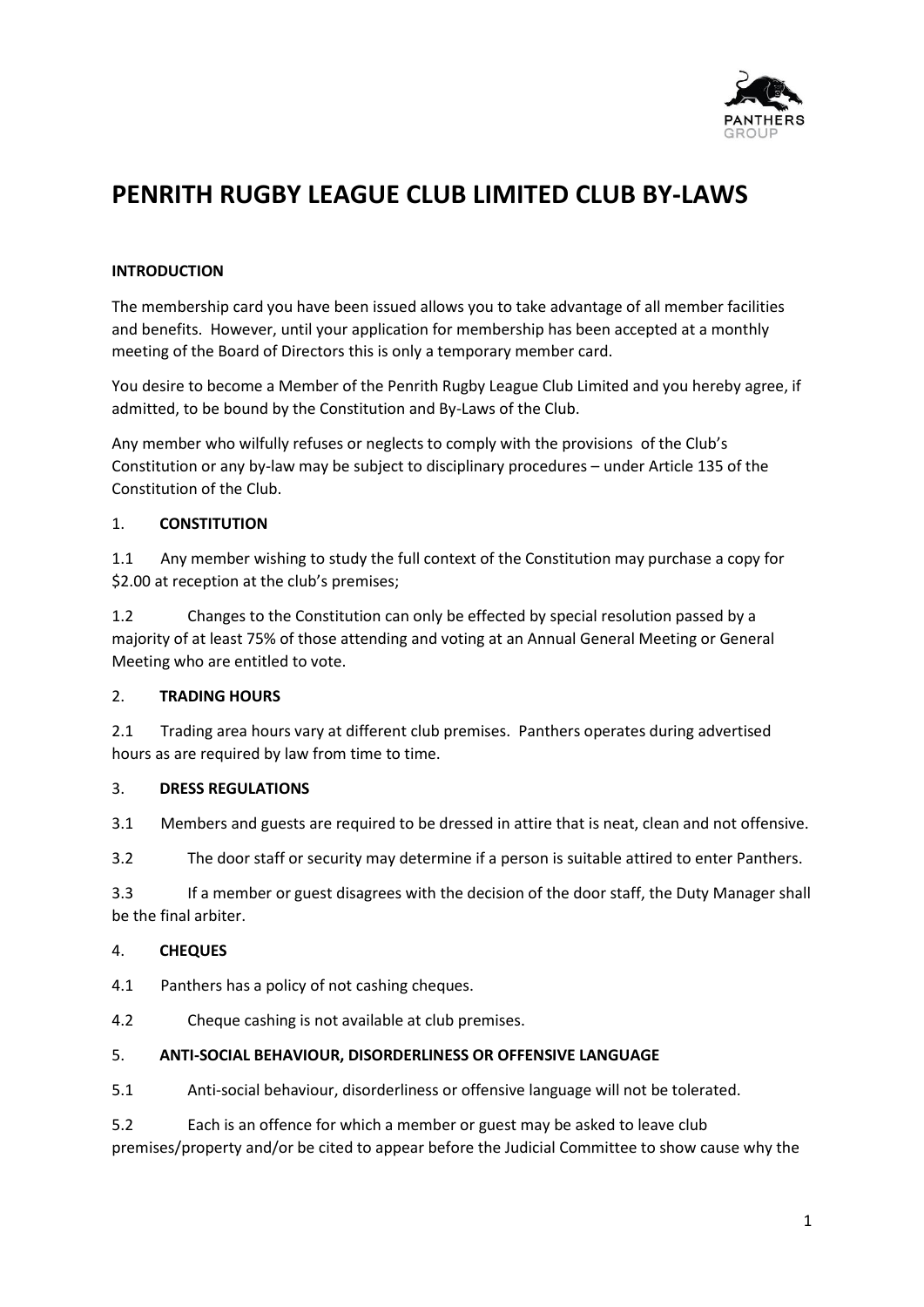

member or guest should not be reprimanded, suspended, expelled or have the resignation of the member accepted.

## 6. **NON-BAR AREAS**

6.1 Members and guests are asked not to take or consume liquor, in places not set aside for that purpose, e.g. foyer, front steps etc.

6.2 Members in a Poker Machine area not playing a poker machine and drinking may be asked to move to a bar or lounge area.

## 7. **POKER MACHINES**

7.1 Only \$1 Australian coins and \$5, \$10, \$20, \$50, \$100 Australian notes and approved cash out tickets are to be inserted in poker machines coin or note acceptors.

7.2 It is the player's responsibility to report the following matters:-

- a machine not paying correctly on winning combinations;
- a machine being able to be played without credits being deducted or coins/inserted; or
- a machine door or cash-box door being unlocked.
- 7.3 Legal proceedings may be instituted against any player who:-
	- makes any fraudulent claim;
	- causes malicious damage to a poker machine;
	- tilts, rocks or mishandles any machine;
	- uses undue force when playing a machine;
	- uses any foreign object on, in or near any poker machine; or
	- fails to report any malfunction of a poker machine.
- 7.4 Any member violating these rules will be liable to suspension.
- 7.5 Any guest violating these rules may be asked to leave Panthers.
- 7.6 Panthers reserves the right to:-
	- withhold any payout to any person not abiding by these By-Laws;
	- withhold any payout, where such payout is in dispute or where the credentials of the player to receive the jackpot are not established;
	- to refuse any person, member or guest, the right to play machines;
	- place any machine "out of order"; or
	- ask any player to only play one machine at any one time.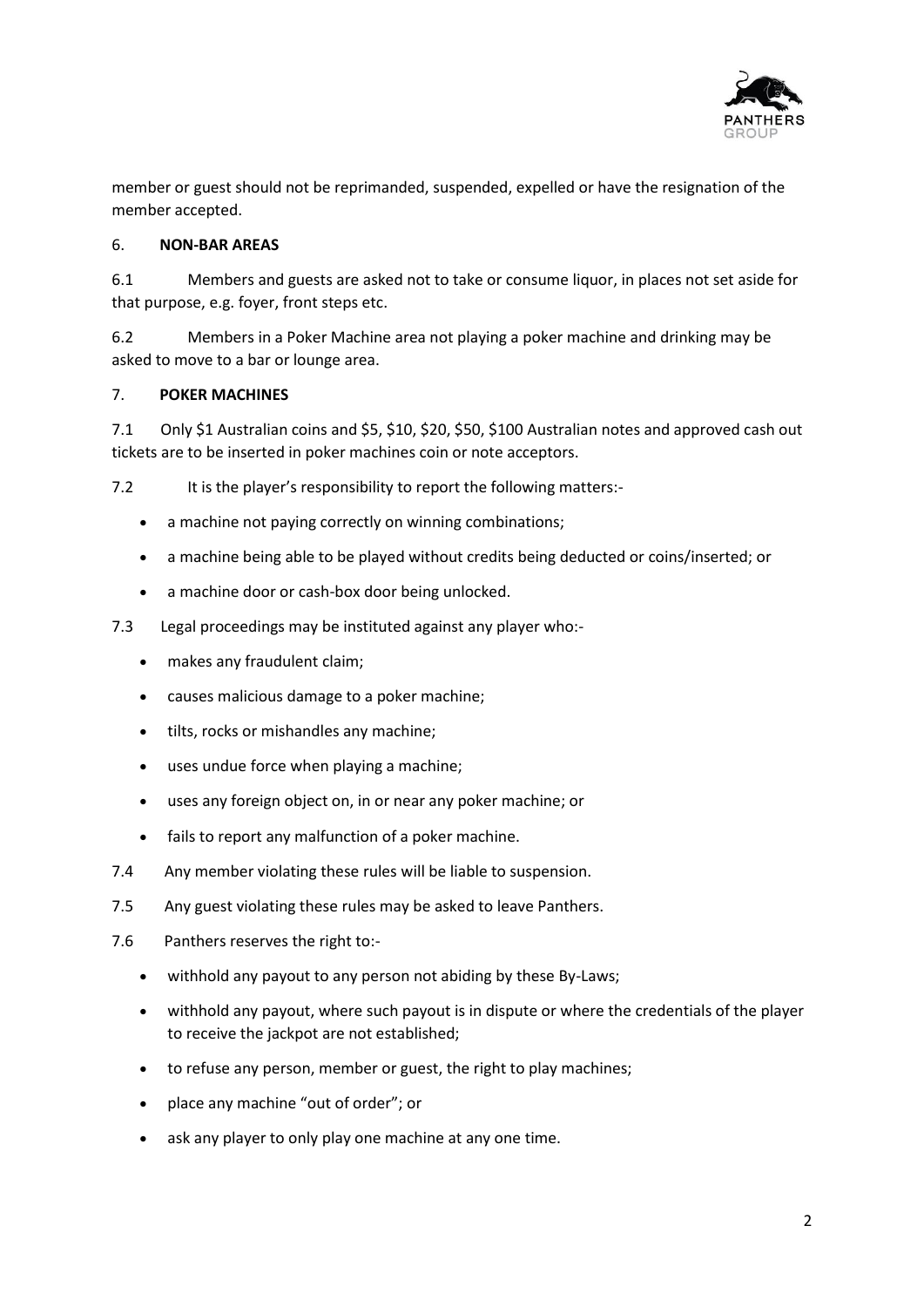

7.7 Only one machine may be reserved at any one time and only for the period specified on the machine.

7.8 It is the player's responsibility to ensure that he/she has been given the correct amount of money by a cashier.

7.9 Any disputes over payment or non-payment by any poker machine will be decided within one week by management.

7.10 The Club operates a self-exclusion scheme for people who wish to exclude themselves from gaming at any of the club premises. Details of the scheme may be obtained from the Duty Manager.

7.11 Syndicate play, evidenced by such actions including, but not limited to, organised group monopolisation of gaming machines, providing payout details of individuals other than those in control of the machine at the time of the win, and individuals playing more than one machine at a time, is not permitted at any time, and any person, member or guest engaging in this conduct may:

- have any payouts withheld;
- be asked to leave the premises;
- be cited to appear before the Sub Judiciary Committee to show cause why they should not be reprimanded, suspended, or expelled. Must be posted on the notice boards.

# 8. **MULTI-TERMINAL GAMING MACHINES (MTGM)**

- 8.1 All relevant rules pertaining to poker machine operations will apply to a MTGM.
- 8.2 Only one person may operate any terminal at any one time.
- 8.3 Legal proceedings may be taken against any person who:-
	- causes or attempts to cause disruption to any event conducted by a MTGM;
	- disconnects or attempts to disconnect the power to a MTGM; or
	- wagers on the result of any event conducted by a MTGM with another person.

#### 9. **LINKED JACKPOTS**

- 9.1 All relevant rules pertaining to poker machine operations will apply to linked jackpots.
- 9.2 In the event of a dispute over a linked jackpot, Panthers reserves the right to:-
	- accept evidence from parties involved in the dispute;
	- reserve judgement on a disputed payout for a period of one week;
	- make a judgement as to which party is entitled to the disputed payout;
	- make a judgement to divide the disputed payout between parties in the event that the evidence does not indicate which party is entitled to the payout; or
	- make a judgement that neither party is entitled to the payout; or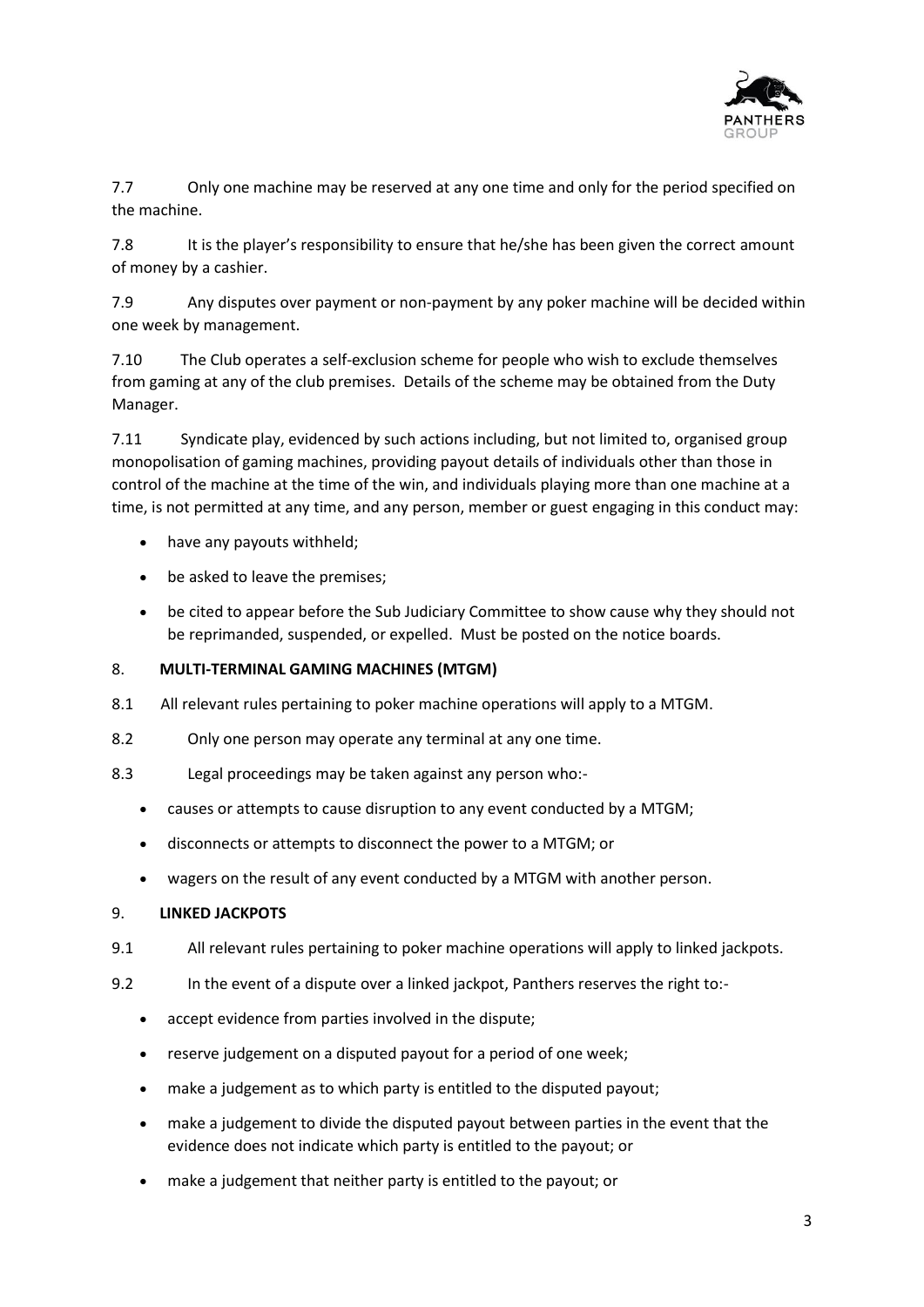

- refer the matter to the NSW Office of Liquor, Gaming and Racing.
- 9.3 Legal proceedings may be instituted against any person who:-
	- makes a false claim to a linked jackpot; or
	- uses a foreign object on, in or near any link controller.

#### 9A. **PAYMENT OF PRIZE MONEY**

9A.1 Any prize money over \$2,000.00 will be paid by a crossed cheque.

#### 10. **KENO**

- 10.1 It is the player's responsibility to:-
	- check the original entry form for incorrect markings;
	- check ticket/s immediately they are issued; and
	- ensure he/she has sufficient time to place a wager on a particular game.

10.2 A ticket may only be declared void and monies refunded if the ticket is presented prior to the next game being conducted.

10.3 All disputes will be referred to Club Keno for its determination.

#### 11. **PROMOTIONS**

11.1 All gaming promotions, unless when the rules of an individual promotion specify otherwise, are for financial members of Panthers.

11.2 All promotions are to be conducted in strict adherence to the conditions as approved by any relevant Government Department.

11.3 In the event of a dispute, the matter will be decided by Panthers within one week;

11.4 If Panthers is unable to give judgment on any dispute, the matter may be referred to the NSW Office of Liquor, Gaming and Racing or any other relevant Government Department.

#### 12. **LENDING OR BORROWING**

12.1 Persons attempting to borrow money on Panthers premises from employees, members or guests are liable to be suspended from membership.

#### 13. **ENTERING PANTHERS**

13.1 A member is required to show his/her membership card to door staff. Door staff or security have the right to refuse admission to anyone unless proof of membership or acceptable proof of age or guest bona fides can be shown.

13.2 The use of a door not designated as an entrance is an offence against Panthers rules and the Registered Clubs Act.

#### 14. **MINORS**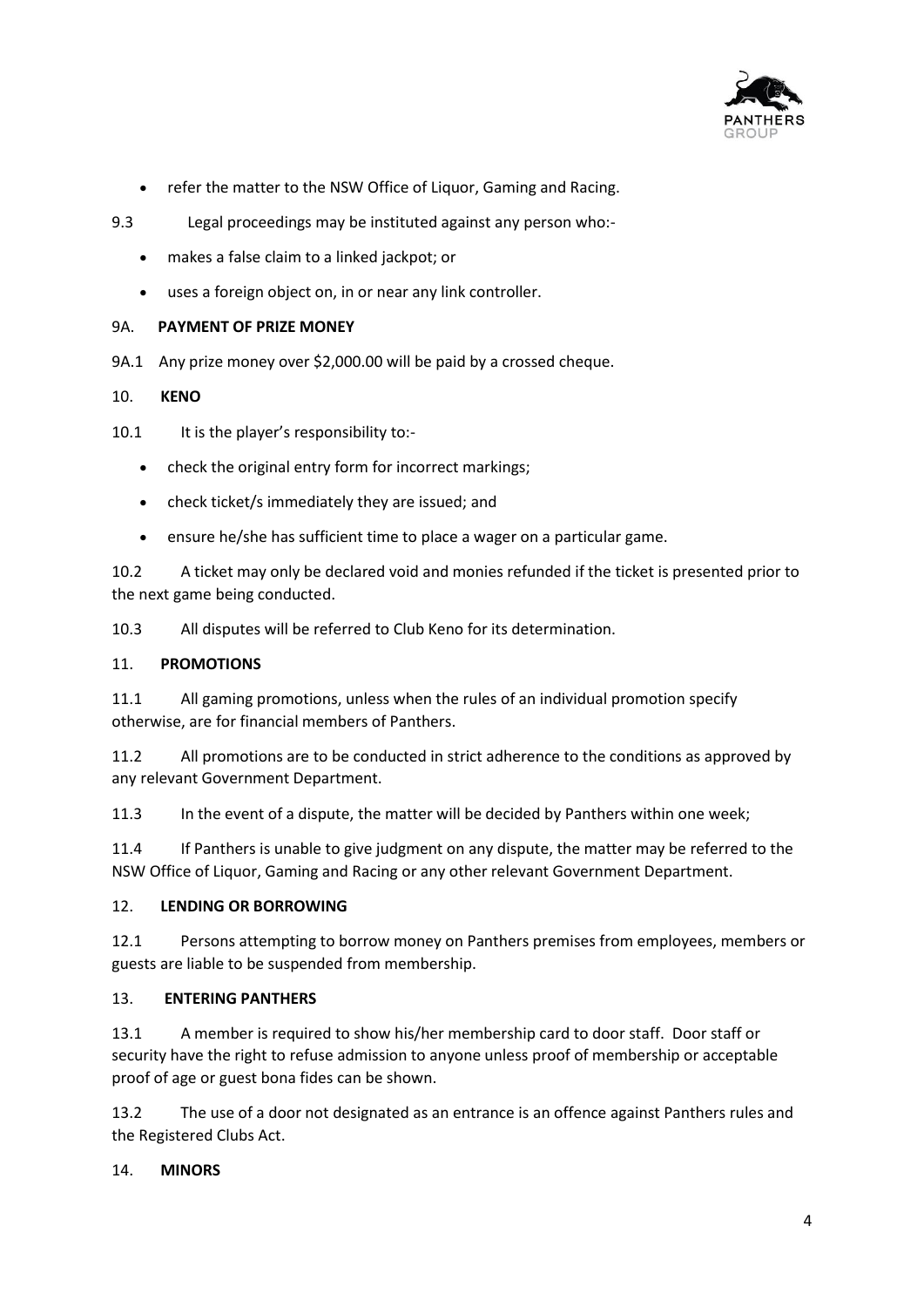

14.1 Persons under the age of 18 years may subject at all times to the provisions of the Registered Clubs Act and any other legislation:-

- use the non-restricted areas of Panthers provided they remain under the constant supervision of a parent, relative or responsible adult;
- attend special events at Panthers where Panthers agrees to provide supervision for the duration of the special event; or
- be permitted to use any area designated as a 'Child Minding Area' where Panthers agrees to provide supervision by qualified staff members.

14.2 A member or guest who is responsible for supervising a person under 18 years of age and who fails to do so, may be cited to appear before Panthers Judiciary Committee which may result in reprimand, suspension or expulsion from Panthers. Such person may also be liable to penalty under the Registered Clubs Act.

# 15. **GUESTS**

Subject at all times to the provisions of the Registered Clubs Act.

15.1 Each member is entitled to bring guests to Panthers and each guest's name and address must be written in the guest's Book with the signature of the member.

15.2 Persons under 18 cannot enter club premises except as a guest and are restricted as outlined in clause 14.1.

15.3 Members are directly responsible for the actions of their guests while on club premises. A member could be reprimanded, suspended or expelled from membership because of the behaviour of a person signed in as a guest, so members should be careful not to introduce guests indiscriminately.

# 16. **DEPARTING FROM PANTHERS PREMISES**

16.1 Members and their guests are specially requested to leave the building as quietly as possible to comply with the relevant laws and with respect for our neighbours.

16.2 Members who refuse to comply with this request are liable to face suspension from membership.

# 17. **UNATTENDED CHILDREN**

17.1 Children are not to be left in cars or other vehicles while their parents, guardians or carers are in or on club premises. It is against Panthers rules to leave children unattended in club premises foyer or outside club building.

# 18. **RULES AND BY-LAWS**

18.1 Any By-Law passed by the Board of Directors shall come into force and be fully operative upon the posting of an appropriate notice containing such By-Law on the Notice Board.

#### 19. **MASS INFORMATION MEDIA**